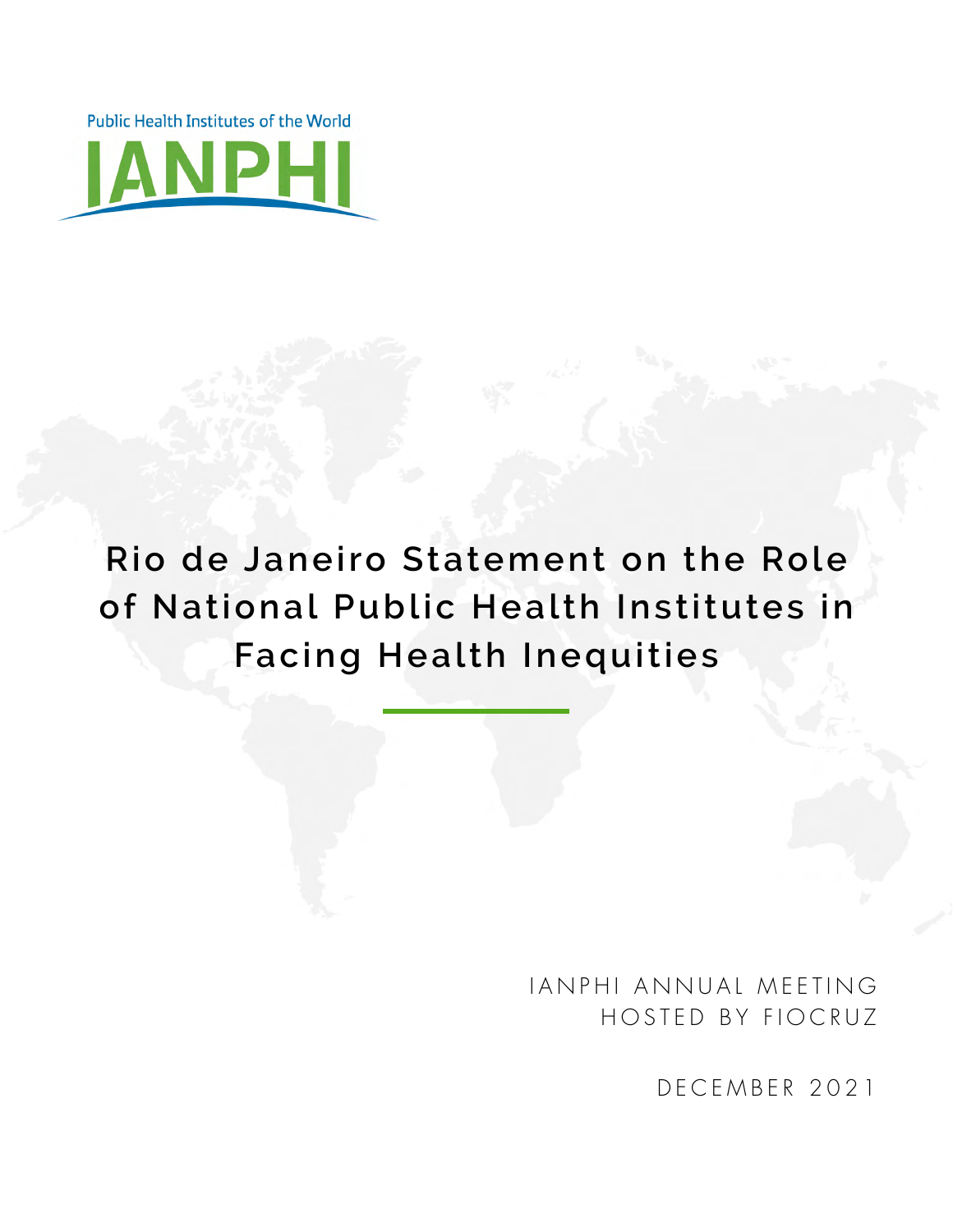**The COVID-19 pandemic has added irrefutable evidence of the role of structural, social and economic inequities in the outcome of the disease**

Social inequalities as structural determinants of health inequities have been documented and described since the early 19th century. A very extensive literature is available adding solid theoretical frameworks and conclusive quantitative evidence in all parts of the world.

The COVID-19 pandemic has added incontrovertible global evidence of the role of structural, social and economic inequities in the outcome of the disease, both on its spread and severity. Factors such as poverty, unemployment, poor housing, overcrowding, poor literacy, lack of access to primary health care, sanitation and water supply and adequate public transportation are clearly associated with negative outcomes of the pandemic.

In addition, each of the Sustainable Development Goals (SDG) has suffered strong setbacks during the pandemic. Poverty has increased in most parts of the world as an economic consequence of extended lockdowns and other pandemic control measures that limited movement and gathering without compensation or state aid to impoverished individuals and families (SDG 1 – No poverty). Food security and nutrition has worsened

as a direct result of this (SDG 2 – Zero hunger). Health systems are overwhelmed with a syndemic, or concurrent epidemics, of associated physical and mental health conditions that strongly affected families already living in situations of social marginalisation and exclusion (SDG 3 – Good health and well-being). Severe pre-existing education inequalities have increased because of unequal access to virtual learning (SDG 4 – Quality education). Gender-based violence has increased substantially, and a growing burden of unpaid domestic care work by women greatly reduced their participation in the formal labour force and in leadership (SDG 5 – Gender equality). Equitable access to water, sanitation and energy has worsened because of the impact of the pandemic on economic activity (SDG 6 &7 - Clean water and sanitation, affordable and clean energy). Job losses have particularly affected precarious workers in the informal economy, as well as young people with fewer opportunities to enter the work force (SDG 8 – Decent work and economic growth). The pandemic has had a disproportionate impact on socially deprived populations, further increasing inequalities both within, and between countries (SDG 10 – Reduce inequality within and among countries). There has also been a failure of international cooperation across the richest countries of the world, although some improvements were made through the COVAX initiative, to assure a fair distribution of diagnostic kits, vaccines, drugs and protective equipment to those countries without access to them, (SDG 10 and SDG 17 – Partnerships for the goals).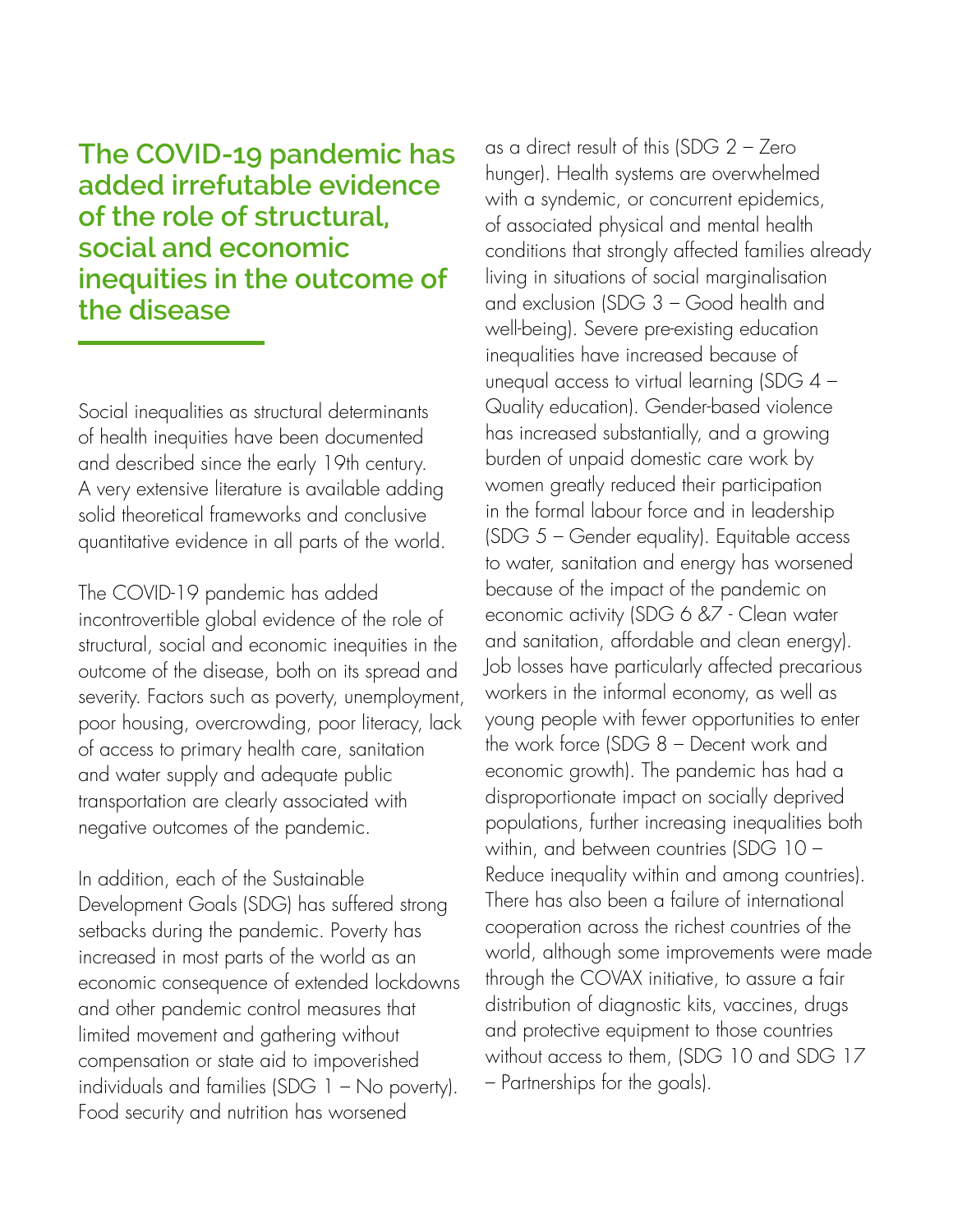**National public health institutes all around the world quickly adapted to the new reality, contributing to the mitigation and control of the pandemic**

National public health institutes (NPHIs) all around the world quickly adapted to the new reality, contributing science, expert advice and technology to the real-time monitoring and rapid decision-making aimed at the mitigation and control of the pandemic. This has been done in a variety of ways, depending on the specific context, legal framework, and missions of the NPHIs. Many institutes initially concentrated on the development and implementation of diagnostic procedures; the organization of surveillance systems to produce daily and weekly relevant indicators for national monitoring and to aid in decision-making; and setting up screening, contact tracing and health promotion programs.

Strong efforts were then made to widen the world's capacity for genomic monitoring, which gave important information to help monitor global transmission pathways and support the development of more effective vaccine against new viral strains. NPHIs play a major role in the implementation of large-scale vaccination programs as well as their monitoring and evaluation. Many NPHIs adopted an equity lens to prioritize and implement specific interventions and programs for groups that have been disproportionately affected by the pandemic or

were at higher risk of adverse outcomes due to existing inequities.

The fourth scientific and industrial revolution has brought big data development, mathematical models and genomic analysis to the practice of public health, but technology has not reduced the unprecedented rapid rise in health inequities brought during this pandemic. The use of social networks and digital communication to propagate false information has never been as intense as during this pandemic. Besides COVID-19, the world is experiencing the impacts of additional global threats to health, including climate change, environmental exposures, mass migration, and anti-microbial resistance. More than five million people have died of COVID-19 around the world. This pandemic will not be brought under control until a large proportion of the global population is vaccinated.

**The post-pandemic recovery will offer a unique and timely opportunity to make reducing health inequities a priority and NPHIs can play a major role**

The post-pandemic recovery will offer a unique and timely opportunity to make reducing health inequities a priority. Prioritizing the reduction of health inequities will ensure that all nations can recover rapidly from recent setbacks in global development; future-proof their economies and